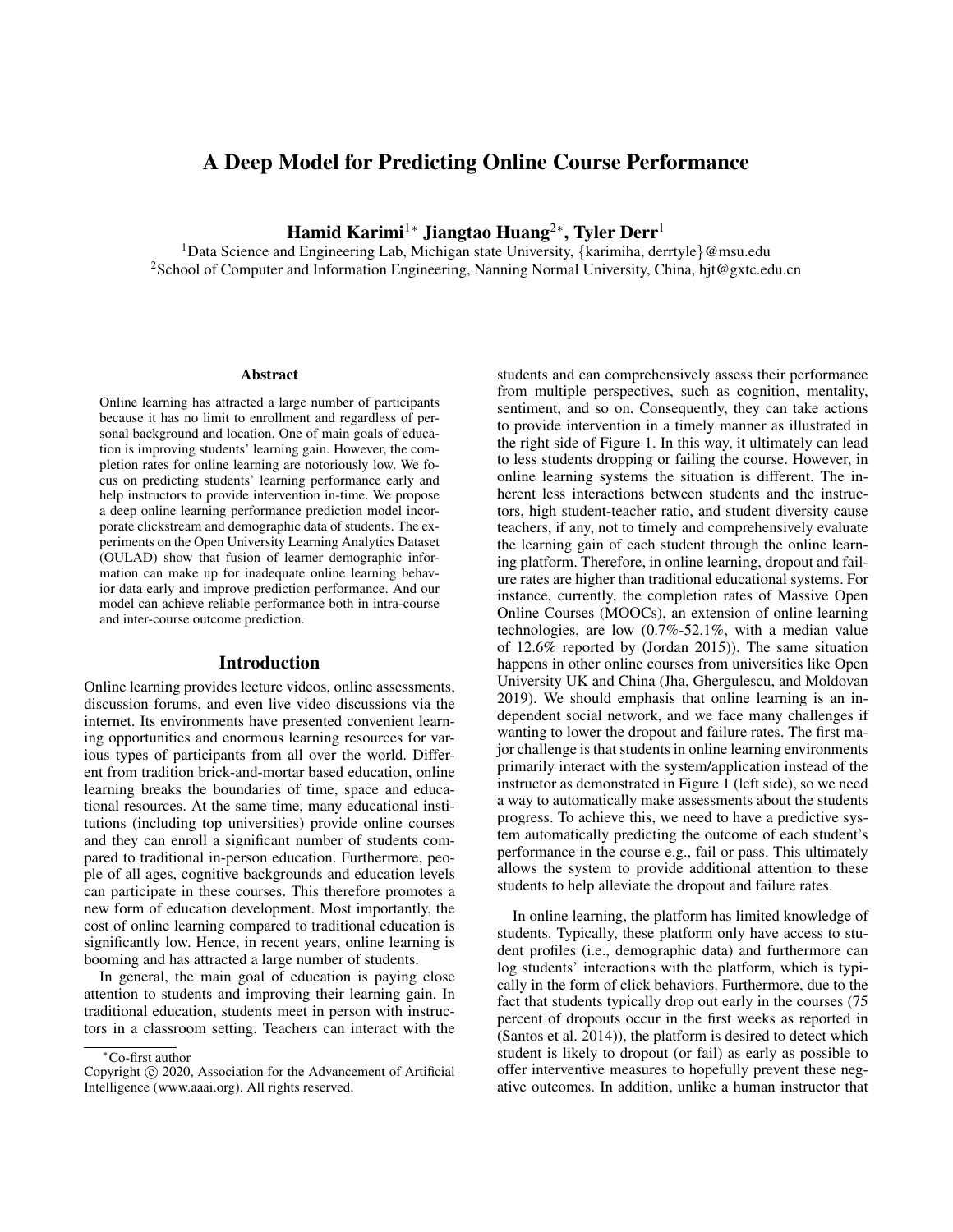

Figure 1: Visual comparison of the learning/intervention process between online and in person education systems

can use multiple assessment strategies, complicated evaluations, and perhaps even sometimes subjective intuitions, the online learning platform will need a quantifiable measurement to determine the learning performance of each student. Hence, the focus of this paper is an intelligent model utilizing student-system interactions and/or demographic data, if applicable, to predict the student's performance outcome in a course. Next we briefly describe the proposed approach.

We propose to harness the power of deep learning to train a model based on a past course such that we can utilize this trained model to evaluate the students in real-time in future courses (including at the early stages of the course). For the systems assessment of the students learning performance, we use the prediction of the course grade as a proxy; in other words, our model seeks to make the prediction of the final outcome of the course for each student. The input to the model is click behaviors which are inherently temporal streams and are highly dynamic. Therefore, to extract salient features from the temporal click data, we utilize Long Short-Term Memory (Hochreiter and Schmidhuber 1997) that can effectively capture temporal dependencies in the sequential click data. At early weeks of a course, however, there exist limited click data that can make the model not perform acceptably. To address this challenge, we further jointly utilize the student demographic data harnessing another form of a deep neural network, namely fully connected layers. The main contributions of this work are as follow.

- We propose a deep model for predicting student learning performance by jointly using student click behaviors considering temporal information and student demographics to assist in cold-start predictions near the course start.
- We perform comprehensive experiments for predicting student performance across different online course domains, perform feature analysis between the click behavior and student demographic data, and the robustness of the learned patterns when even predicting across domains.

### Problem Statement

In this section, we introduce some mathematical notations and formally define the given problem.

Suppose from the set of courses in an online system we have a subset of m courses denoted as  $C = \{c_1, c_2 \cdots c_m\}.$ Furthermore, let there be  $n$  students in the online system having enrolled in at least one of the  $m$  courses in  $\mathcal{C}$ , which we denote as  $S = \{s_1, s_2, \dots, s_n\}$ . For each of the students  $s_i$  the system will have collected some demographic infor-

mation that can be represented as the vector  $\mathbf{d}_i \in \mathbb{R}^d$  with d being the dimension size after having encoded the demographic data. In addition to the demographic data, the system is assumed to have the collected the clicking behavior for each student  $s_i$  enrolled in course  $c_j$  that we represent as  $Q_{ij} = \{ \mathbf{q}_{ij}^1, \mathbf{q}_{ij}^2, \cdots, \mathbf{q}_{ij}^{K_j} \}$  where  $\mathbf{q}_{ij}^w$  represents an encoding of the clicking behavior of student  $s_i$  during the  $w^{\text{th}}$  week of course  $c_j$  and  $K_j$  represents the total number of weeks in course  $c_j$ . For each student  $s_i$  we represent their performance outcome in course  $c_j$  as  $o_{ij}$ , where we assume there can be p outcomes, such as "passed" or "failed". Now, given the notations listed above, we seek to learn a model  $f(., .|\theta)$ having parameters  $\theta$  such that it can predict the course student outcomes  $\mathcal O$  as follows:

$$
T(Q^k, \mathcal{D}, \mathcal{O}, f(., . | \theta)) \to \hat{\theta}
$$
 (1)

where we use T to denote the learning process,  $\mathcal{Q}^k$  is used to represent the click data for a given set of courses  $C$  using only the first  $k$  weeks of data,  $D$  denotes the set of demographic data for the students in  $S$ ,  $O$  represents the performance outcomes of the students in  $S$  and the learned parameters of  $f(., .|\theta)$  are given by  $\theta$ . Then, we can later use our trained model  $f(., .|\hat{\theta})$  as follows for making the outcome predictions  $\overline{\mathcal{O}}$  on a new set of courses  $\overline{\mathcal{C}}$  with the associated enrolled students  $\overline{S}$  having click data  $\overline{Q}^k$  and demographic data  $\overline{\mathcal{D}}$ 

$$
f(\bar{\mathcal{Q}}^k, \bar{\mathcal{D}}|\hat{\theta}) \to \bar{\mathcal{O}} \tag{2}
$$

Now, given the formal definition of the problem for predicting student learning outcomes we introduce our proposed model for  $f(., .|\theta)$ .

### Proposed Model

We aim to learn a model that can perform early predictions on the outcome of students enrolled in a given course. The motivation for this ability is shown in Figure 1 where a prediction can then be harnessed to perform innervation to students that are predicted as likely to not perform well in the course. To achieve this, we proposed a Deep Online Performance Prediction model illustrated in Figure 2 described in the following.

To achieve a reasonable performance for predicting a course outcome, we must overcome the challenge of how to incorporate the click data which is inherently a sequential stream. A naive way is to concatenate all weekly clicks into a single vector. Doing so, however, fails to capture temporal information manifested in interaction of students with online application. Hence, to better represent the click data, we utilize Long-Short Term Memory (LSTM) (Hochreiter and Schmidhuber 1997). LSTM is an effective variant of Recurrent Neural Networks which has been designed to extract temporal features from sequential data e.g., videos (Srivastava, Mansimov, and Salakhudinov 2015) , speech (Graves, Jaitly, and Mohamed 2013), text (Lee and Dernoncourt 2016), as on on.

We fix the length of click sequence for all students to be K (e.g., 10 weeks). Then for a given the sequential data  $Q_{ij}$ , at each week  $t \in [1, K]$ , an LSTM unit takes the t-th week's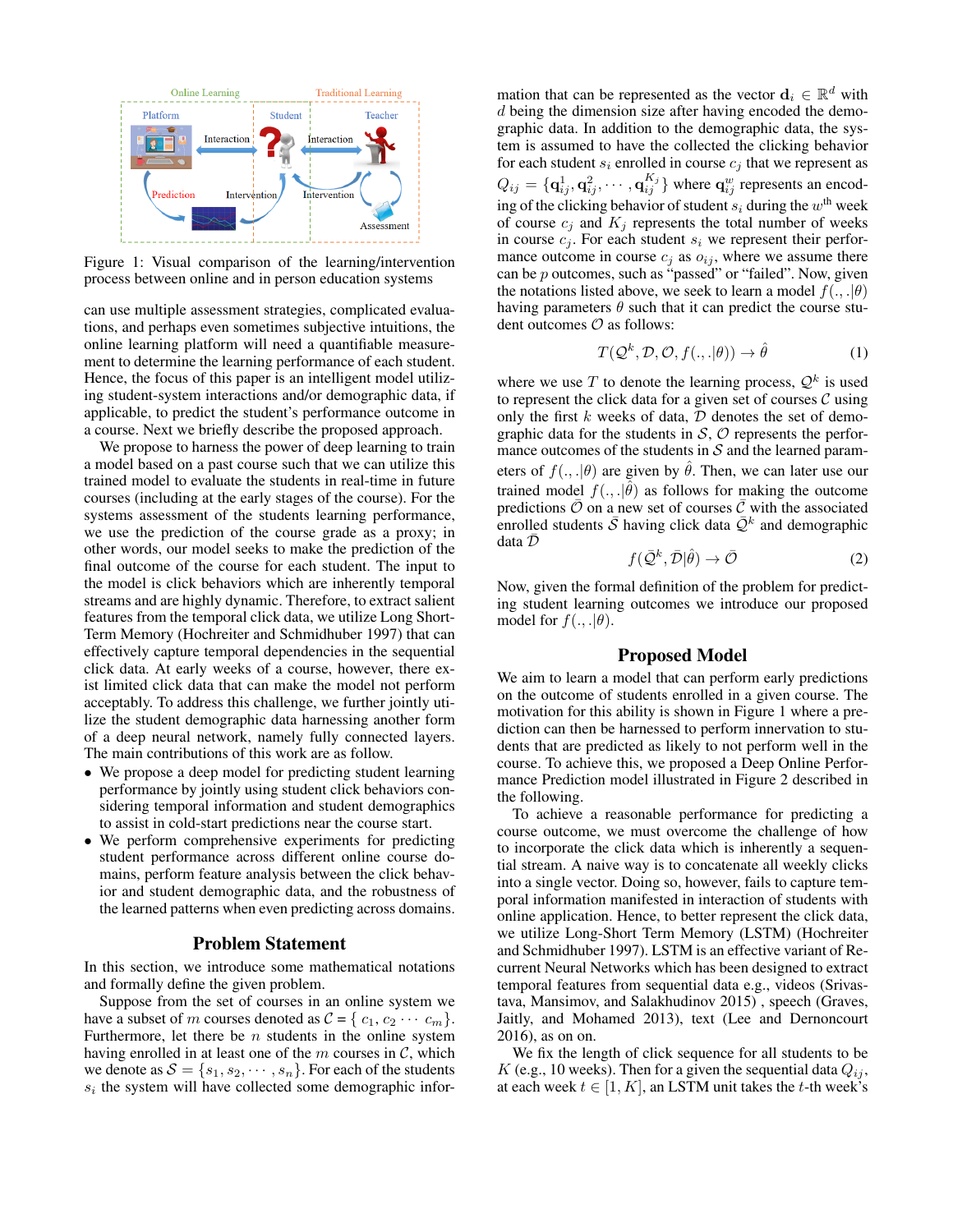click feature vector  $q_{ij}^t$  as the input and uses Eq. (3) to produce the output vector  $h_t$ .

$$
\begin{aligned}\ni_t &= \sigma(W_i x_t + U_i h_{t-1} + b_i) \\
f_t &= \sigma(W_f x_t + U_f h_{t-1} + b_f) \\
o_t &= \sigma(W_o x_t + U_o h_{t-1} + b_o) \\
c_t &= f_t \circ c_{t-1} + i_t \circ \mathcal{G}(W_c x_t + U_c h_{t-1} + b_c) \\
h_t &= o_t \circ \mathcal{G}(c_t)\n\end{aligned} \tag{3}
$$

where  $i_t$ ,  $f_t$ ,  $o_t$ ,  $h_t$ , and  $c_t$  denote input gate vector, forget gate vector, output gate vector, LSTM output unit vector, and memory cell vector, respectively.  $W, U$ , and  $b$  are LSTM parameters.  $\sigma(.)$  denotes the sigmoid function, G is an a non-linear activation function, and  $\circ$  indicates the pointwise product operator. The final output of the LSTM  $h_K$  i.e., output of last LSTM unit.

In addition to click data we incorporate demographic data of students in the model. To this end, we utilize a fully connected layer shown as follows.

$$
f_d = \mathcal{G}(\mathbf{W} \times \mathbf{d_i} + \mathbf{b}) \tag{4}
$$

where  $G$  is a non-linear activation function, W is some weight matrix, and b is a bias vector.

Then, as shown in Figure 2, we concatenate  $h<sub>K</sub>$  and  $f<sub>d</sub>$ and pass to a classifier. The classifier first maps the merged vector to a p-size vector (we have p different outcomes) and then we use the softamx to get the outcome probabilities.



Figure 2: The proposed Deep Online Performance Prediction model (DOPP)

# Experiments

In this section, we conduct some experiments to verify the working of our proposed method and compare it with baselines. First, we describe the dataset and then will explain the experimental settings along with baseline methods. Finally in this section, we present the experimental results as well as discussions.

#### Dataset

Online education platforms utilize virtual learning environments (VLEs) to collect records about all students' interactions and provide the opportunity for analysing students' learning behavior. In this study, we use that data of The Open University Learning Analytics Dataset (OULAD) (Kuzilek,

Table 1: The description of the dataset

| Name       | Domain               | Period | #                     | #  | <b>Outcomes</b>                          |
|------------|----------------------|--------|-----------------------|----|------------------------------------------|
|            |                      |        | <b>Students Weeks</b> |    | (D, P, F, W)                             |
| <b>BBB</b> | Social Science 2013B |        | 1,537                 | 35 | $ (10.08\%, 42.16\%, 26.94\%, 20.82\%) $ |
| <b>BBB</b> | Social Science 2013J |        | 1.870                 | 39 | $(9.41\%, 47.91\%, 25.24\%, 17.43\%)$    |
| <b>BBB</b> | Social Science 2014B |        | 1.294                 | 34 | $(12.83\%, 43.35\%, 27.90\%, 15.92\%)$   |
| <b>BBB</b> | Social Science       | 2014J  | 1,921                 | 38 | $(9.37\%, 50.49\%, 19.16\%, 20.98\%)$    |
| <b>DDD</b> | <b>STEM</b>          | 2013B  | 1,214                 | 35 | $(4.45\%, 37.56\%, 28.58\%, 29.41\%)$    |
| <b>DDD</b> | <b>STEM</b>          | 2013J  | 1,768                 | 38 | $(5.54\%, 41.35\%, 23.42\%, 29.69\%)$    |
| <b>DDD</b> | <b>STEM</b>          | 2014B  | 1,116                 | 35 | $(10.66\%, 32.26\%, 22.31\%, 34.77\%)$   |
| <b>DDD</b> | <b>STEM</b>          | 2014J  | 1.647                 | 38 | $(6.80\%, 41.29\%, 21.74\%, 30.17\%)$    |
| <b>FFF</b> | <b>STEM</b>          | 2013B  | 1.510                 | 35 | $(7.81\%, 43.97\%, 27.28\%, 20.93\%)$    |
| <b>FFF</b> | <b>STEM</b>          | 2013J  | 2.098                 | 39 | $(8.91\%, 43.28\%, 24.12\%, 23.69\%)$    |
| <b>FFF</b> | <b>STEM</b>          | 2014B  | 1,363                 | 35 | $(7.85\%, 40.13\%, 27.29\%, 24.72\%)$    |
| FFF        | STEM                 | 2014J  | 2,121                 | 39 | $(12.16\%, 40.50\%, 18.20\%, 29.14\%)$   |

Hlosta, and Zdrahal 2017), which contains information of 22 open university courses for years 2013 and 2014 and 32,593 students. The dataset includes both student demographic information, student assessment results and daily interactions with the university's VLEs (10,655,280 entries). We use OULAD and select one social science course (module name is 'BBB') and two Science, Technology, Engineering and Mathematics (STEM) courses (module names are 'DDD' and 'FFF'). Table 1 shows the descript of the dataset. Note that a portion of registered students do not participate in the course and thus have no interaction with the online platform. Therefore, in this work, we only consider those participating students who have learning behavior log in our analysis. As shown in the last column of Table 1, the outcome of a course for a student can have four different categories including *Distinction* (D), *Pass* (P), *Fail* (F), and *Withdrawn* (W).

Input features. To represent click features we simply count the different number of weekly clicks a student make e.g., accessing resources, web-page click, forum click, quiz attempt, and so on. The size of weekly click vector  $(q_{ij}^t)$  is 20. In addition, we use different demographic information such as gender, age, highest education level, and so on. The vector size of input demographic feature for a student is 36. We use one-hot encoding to represent it.

# Experimental Settings

In this paper, we analyse for online course performance prediction for two settings, namely binary classification and 4 class classification. For the former *Pass* and *Distinction* are considered as *Pass* while *Fail* and *Withdrawn* are consider as *Fail*. For 4-class classification, obviously, every outcome is considered as a class. We use data of year 2013 for training and 2014 for testing (all three courses). We use the 20% of the training data as a validation set to tune the hyperparameters. Using the development set we found the best model architecture for binary classification having 50 neurons for LSTM hidden size and a one layer FCN with 100 neurons. For 4-class classification the best model has 100 hiden size for LSTM and a one-layer FCN with 50 hidden neu-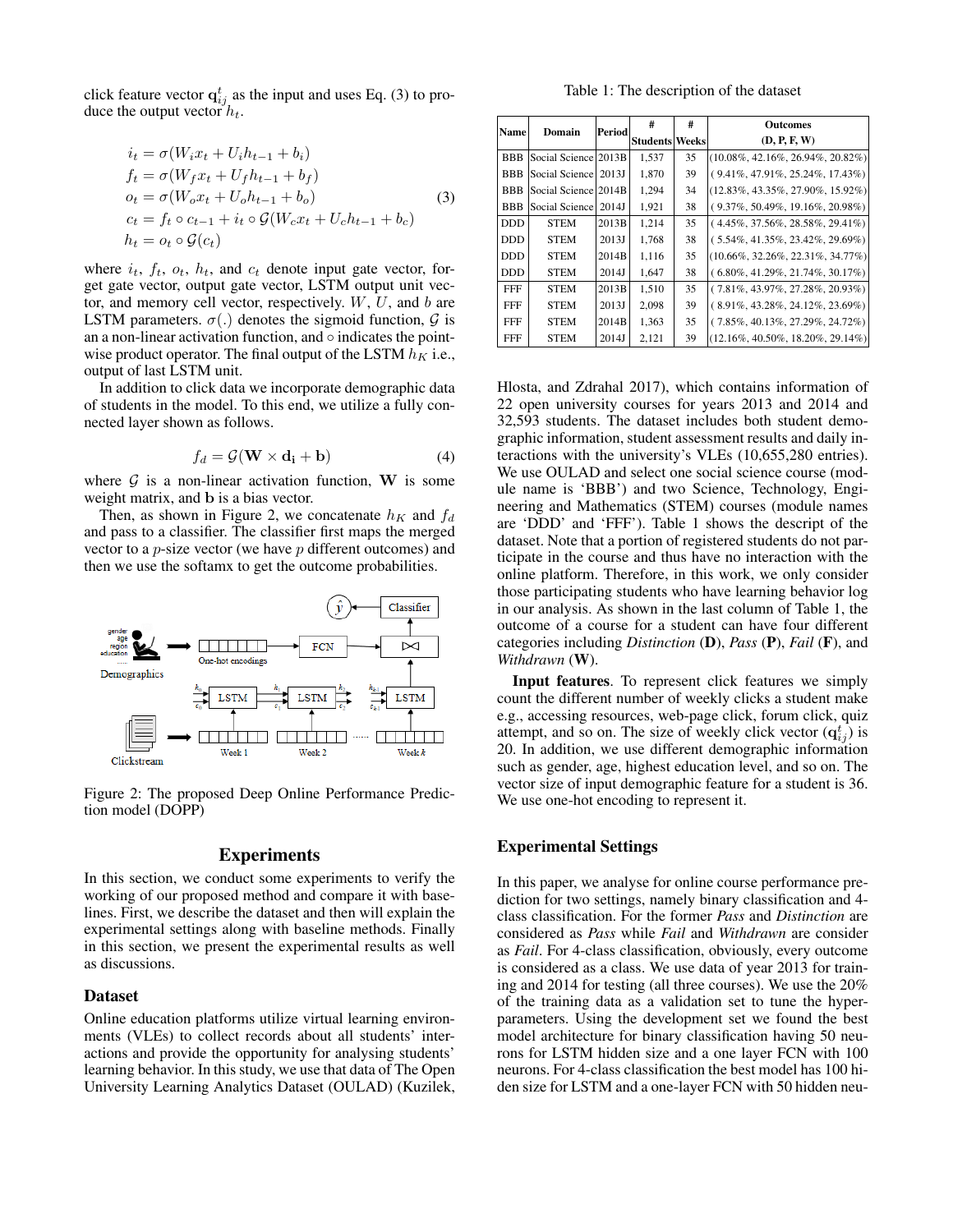rons. The implementation is done using PyTorch package<sup>1</sup>. Each simulation is run for 5000 steps with learning rate is set to 0.001 and decaying rate 0.99 every 100 steps. Batch size is set to 100 samples (students) and use backpropagation to tune the model parameters. As for evaluation metric we use F1-score which is harmonic mean of recall and precision<sup>2</sup>.

### Results and Discussions

We compare the proposed method with the following baseline methods.

- SVM. We train a support vecor machine with radial basis function (RBF) kernel. We utilize scikit-learn Python package<sup>3</sup> with default settings.
- Logistic regression. We train a logistic regression model using, again, scikit-learn package with default settings.
- DOPPFCN. This baseline is a variant of the proposed model. Instead of a LSTM component we concatenate all weekly data and pass it to a one-layer fully connected network with 100 hidden neurons.

Binary Classification Figures 3, 4, and 5 show the binary classification for courses BBB, DDD, and FFF, respectively. We train the models on a course for periods 2013B,2013J and test it on the same course for periods 2014B, 2014J. We evaluate the methods for different number of weekly click data i.e., 20,15,10, and 5 weeks. Based on the results in these figures we make the following observations:

- In all courses, the more weekly click data is introduced, the better we methods can predict the students' course outcome. DOPP, however, compared to the baselines, enjoys more of such performance increase. In particular, as early as 20 weeks from the start of a course (i.e., almost at the middle of the a course according to Table 1) with a very high accuracy we can predict student's outcome (Fail or Pass). This allows teachers or online course administration to take actionable and interventive measures to help students with poor performance.
- Adding demographic data boosts the model performance. In particular, demographic data an auxiliary source is helpful when just 5 weeks click data is used. Note, again DOPP enjoys more from this boost. The fact that students' demographics information positively affect a course outcome prediction accuracy has an important message: all things being equal, not all people perform equally. Perhaps this can help online course designer to adopt course content or presentation according to a student's demographic data e.g., their education background.
- DOPP achives a better performance than DOPPFCN. This shows the fact the LSTM component as a machinery extracting temporal features from click behaviours is necessary and affect the model's predictive power.



Figure 3: Performance evaluation for binary classification and course BBB. Random F1 score is 0.39



Figure 4: Performance evaluation for binary classification and course DDD. Random F1 score is 0.38



Figure 5: Performance evaluation for binary classification and course FFF. Random F1 score is 0.40

# Four-class Classification

In this part, we show the results for 4-class classification problem. Figures 6, 7, and 8 show 4-class classification for courses BBB, DDD, and FFF, respectively. We make the following observations based on these results.

- The observations we made for binary classification hold for 4-class classifications. In particular, DOPP still outperforms baseline approaches, more weekly click data is helpful in course outcome prediction, and LSTM can effectively handle sequential that than simple concatenation followed by fully connected layer (i.e., DOPPFCN).
- Since more classes are considered, compared to binary classification, 4-class classification is a harder task (see the random performance below each figure). In particular, in 4-class classification *Withdrawn* is considered as a separate class, which might be "conceptally" hard for a model to discern fail from withdrawn.
- In both binary classification and 4-class classification, we observe a poor performance for the proposed model DOPP. This is because of the following. The number of interactions students have with online platform is at the early stages of the course is low. Consequently, DOPP

<sup>1</sup> https://pytorch.org/

<sup>&</sup>lt;sup>2</sup>https://en.wikipedia.org/wiki/F1\_score

<sup>&</sup>lt;sup>3</sup>https://scikit-learn.org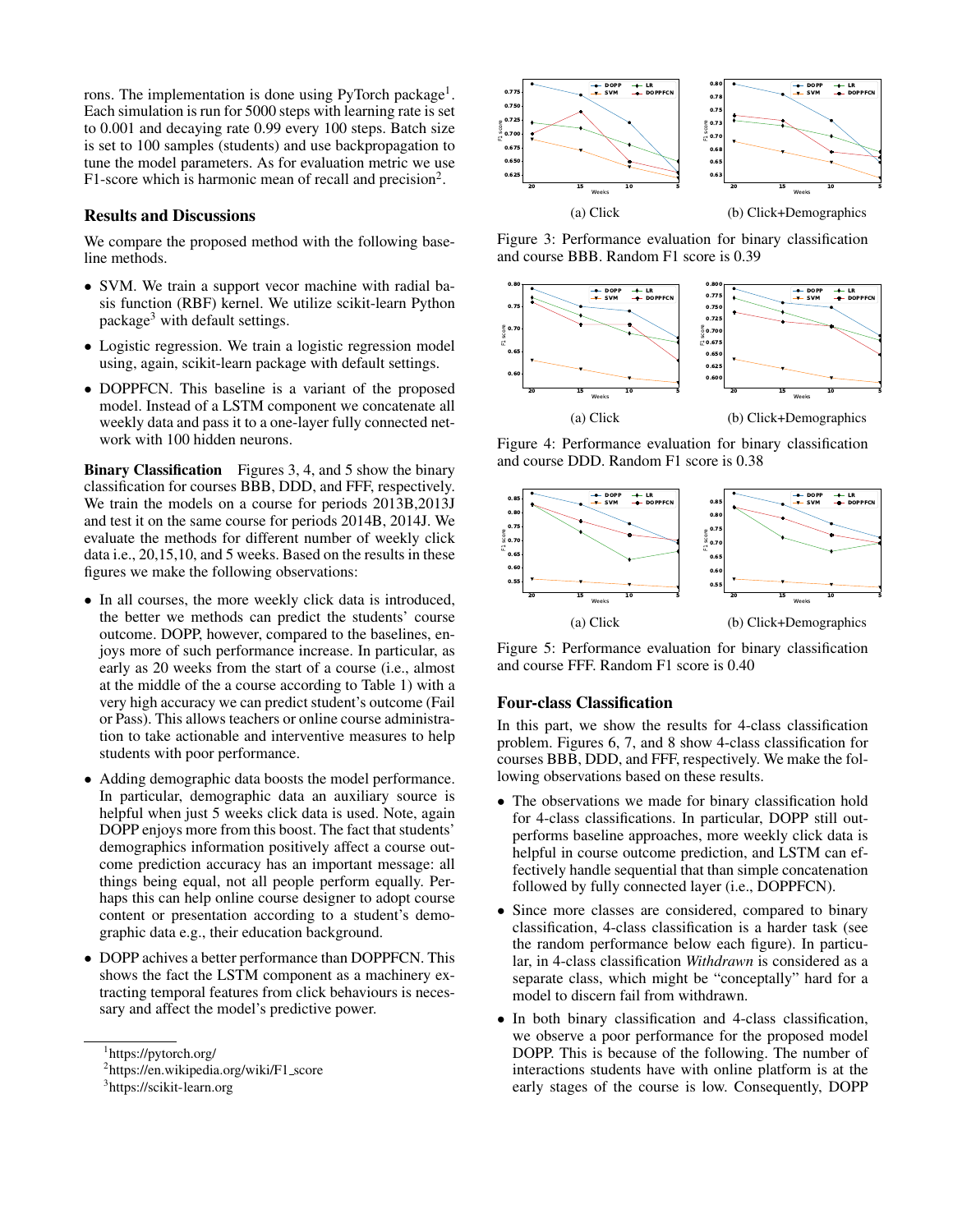

Figure 6: Performance evaluation for 4-class classification and course BBB. Random F1 score is 0.24



Figure 7: Performance evaluation for 4-class classification and course DDD. Random F1 score is 0.22



Figure 8: Performance evaluation for 4-class classification and course FFF. Random F1 score is 0.24

(and as the matter of the fact other models) have less information to decide about a student's outcome. This is in particular challenging for DOPP since it is a deep model approach and requires sufficient data to optimize the parameters.

Intra-course and Inter-course Outcome Evaluation In this section, we study the intra-course and inter-course performance evaluation. For intra-course setting, we train a model on a BBB,DDD, and FFF for 2013B and 2013J periods and test on the same course for 2014B and 2014B. The results presented above all belong to this setting. In addition, we perform an inter-course analysis as well. More specifically, we train the model on a course and test the performance on other courses. For these experiments, we use 20 weeks click data plus demographics. The results for binary classification and 4-class classification are shown, respectively, in Tables 2 and 3. The courses in the rows indicate train courses and those on the column test courses. We make the following observations based on these results.

• Expectedly, when the train course and the test course are the same (i.e., intra-course setting), the model achieves better results. This seems reasonable since clicking patterns are expected for the course in the past (train) and the one in the future (test) and the model can more easily extracts such patterns.

- Although the results for inter-course results are no as good as the ones for intra-course, we still see that the DOPP can effectively achieves reasonable performance. This indicates that proposed model DOPP detects salient click and demographic patters which are transferable from a course to another.
- We can observe that the model obtains good results for intra-domain experiments (i.e., the train and test course are from the same domain, see Table 1). This means that model has extracted transferable features specific to a domain. Although, in general, inter-domain results are not as high as intra-domain ones, we can see the model still acceptable performance specially for models trained on social sciences domain (i.e., BBB) and tested on other domain courses (i.e., DDD and FFF).

Table 2: Intra-course and inter-course binary classification model performance results

|            | BBB    | DDD    | FFF    |
|------------|--------|--------|--------|
| <b>BBB</b> | 0.7989 | 0.7970 | 0.8615 |
| DDD        | 0.4561 | 0.7898 | 0.6814 |
| FFF        | 0.6159 | 0.7417 | 0.8757 |

Table 3: Intra-course and inter-course 4-class classification model performance results

|            | BBB    | DDD    | FFF    |
|------------|--------|--------|--------|
| <b>BBB</b> | 0.5415 | 0.5102 | 0.5129 |
| DDD        | 0.2639 | 0.5312 | 0.5039 |
| FFF        | 0.4048 | 0.5029 | 0.5848 |

# Related Work

Student dropout and performance prediction has become one of the issues of concern in online learning data analysis. In recent year, Many researchers have focused on this issue and applied various machine learning methods to conduct dropout prediction studies. Because MOOC is a grown rapidly form of online learning in recent years, a lot of work are based on analysis of MOOC data. In (Taylor, Veeramachaneni, and O'Reilly 2014), they extracted 27 interpretive features and then use logistic regression to predict student persistence prediction. The authors of (Ramesh et al. 2014) used probabilistic soft logic to model student survival by constructing probabilistic soft logic rules and associating them. Different from (Ramesh et al. 2014) mainly considering forum features, (Kloft et al. 2014) did not further consider forum data and only make use of clickstream data to train their prediction model which contains a principal component analysis and a linear support vector machine for each week. More comprehensively, (Gardner and Brooks 2018) used standard classification trees and adaptive boosted trees to construct their two-stage Friedman and Nemenyi procedure for drop out prediction by processing